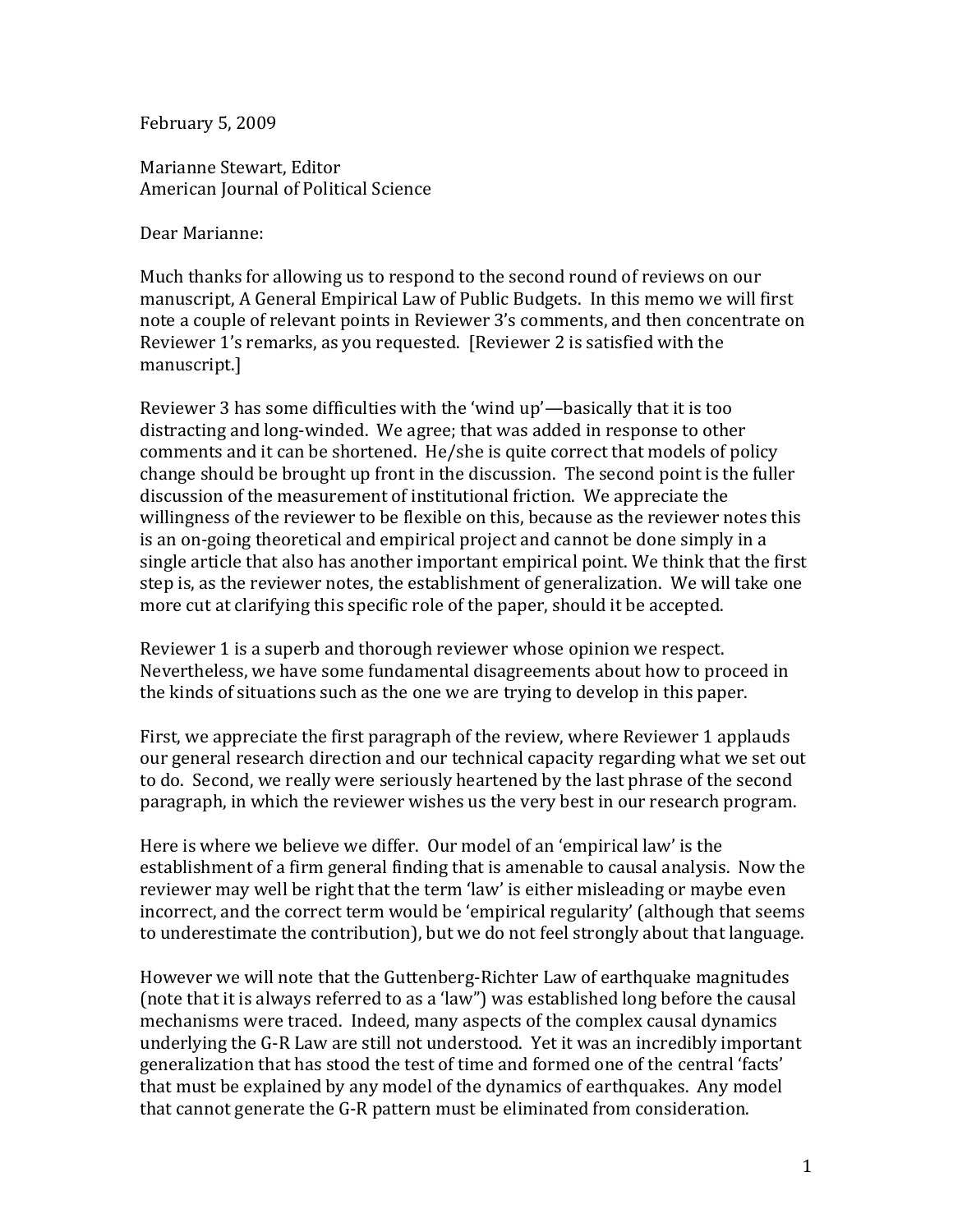Is our analogy (not 'metaphor') between earthquakes and institutional dynamics insightful? Or unscientific? We think the former. The dynamics of earthquakes are classic for complex systems, and complex systems often display dynamics whose underlying causal patterns are ill-understood. We think the operation of political institutions should be similarly viewed. We are much more firmly in the complexity science (as NSF now calls it) camp than is Reviewer 1, which we think accounts for at least some of our disagreements.

We wish we had never had the idea of the EITM remark. It was ill-advised and distracting, and it will disappear in future versions.

However, we have a more fundamental disagreement over the manner in which this law or generalization is established. Reviewer 1 thinks we should control for all internal political and institutional dynamics in these countries. His/her argument is that our conceptualization is not valid unless 1) we subtract out all possible confounding variables within countries; 2) re-calculate the residuals from this analysis; and 3) check to see if the residuals are Gaussian, which the reviewer claims would vitiate our institutional friction notion.

We disagree on both practical and more fundamental grounds. On practical grounds, this approach is not possible, due to lack of much of the relevant data and a strategy for adjusting the model to incorporate this approach. On fundamental grounds, we think it more important to establish a valid 'law' or generalization than to rush out and try to establish causal patterns prematurely.

We have, however, offered what we would suggest is a firm foundation for more work. We show that the pattern holds generally across various institutional contexts. We also show that it differs meaningfully across countries. The differences correspond to differences in institutional friction, and not as we would predict based on the effects of party control. For example, in our sample of countries, non-normality is not greatest in majoritarian, parliamentary systems, where the effects of party control of government should be particularly pronounced.

The extent to which this is true of course requires (much) more empirical research; this is suggestive rather than definitive. Is this 'unsupported' and speculative? Or is it one step toward an understanding of a very complex process? We think the latter. Reviewer 1 tends toward the former.

In addition, there are a number of interesting within-nation institutional and political-economic conditions that might be interesting for further analysis. It might be worth exploring whether punctuations in spending are systematically related to partisanship, elections, and so on. But we cannot do this systematically, or at least in sufficiently similar ways, across such a wide range of countries. The fact that we find similar distributions in countries with such great differences in institutional and political-economic conditions makes less likely the possibility that these